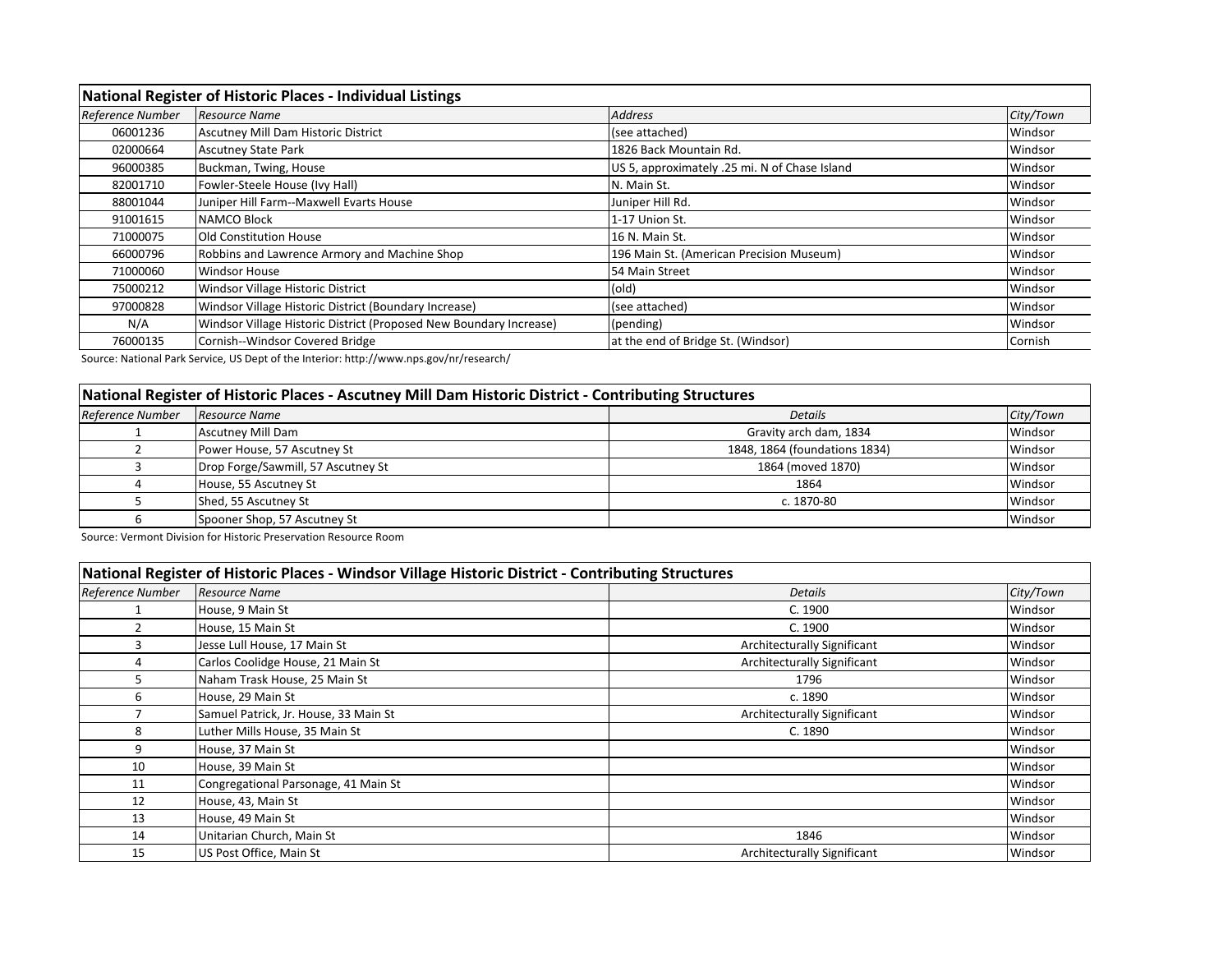| 16 | Tuxbury Block, 61 Main St                              | Architecturally Significant        | Windsor |
|----|--------------------------------------------------------|------------------------------------|---------|
| 17 | Stone-Tracy Block, 65 Main St                          | 1888                               | Windsor |
| 18 | Amsden Block, 23 Depot Ave                             | Burned 1987                        | Windsor |
| 19 | Central Vermont Railway Freight Station                | c. 1850                            | Windsor |
| 20 | Central Vermont Railway Station                        | Architecturally Significant        | Windsor |
| 21 | Putnam Block, 85-89 Main St                            |                                    | Windsor |
| 22 | Colby Block (Aubuchon Hardware), 105 Main St           | 1831                               | Windsor |
| 23 | Sherman Block, 107-113 Main St                         |                                    | Windsor |
| 24 | House, 133 Main St                                     |                                    | Windsor |
| 25 | Windsor Diner, 135 Main St                             | 1955                               | Windsor |
| 26 | House, 137 Main St                                     |                                    | Windsor |
| 27 | House, 139 Main St                                     |                                    | Windsor |
| 28 | House, 145 Main St                                     |                                    | Windsor |
| 29 | Municipal Building (Windsor Fire Station), 147 Main St | 1929                               | Windsor |
| 30 | House, 149 Main St                                     |                                    | Windsor |
| 31 | House, 151 Main St                                     |                                    | Windsor |
| 32 | House, 153 Main St                                     |                                    | Windsor |
| 33 | Reuben Dean House, 161 Main St                         | <b>Historically Significant</b>    | Windsor |
| 34 | Methodist Parsonage, 165 Main St                       |                                    | Windsor |
| 35 | Rachel Harlow Methodist Church, Main St                | Architecturally Significant        | Windsor |
| 36 | Clement Pettes House (B.P.O.E.), 156 Main St           | Architecturally Significant        | Windsor |
| 37 | Shubael Wardner House, 150 Main St                     | Architecturally Significant        | Windsor |
| 38 | Old South Congregational Church, Main St               | Architecturally Significant        | Windsor |
| 39 | Old Apothecary Shop (Old Bank Bldg), 108 Main St       | 1804                               | Windsor |
| 40 | Isaac Green House (Knights of Columbus), 106 Main St   | 1792                               | Windsor |
| 41 | Nathaniel Leonard House (Masonic Lodge), 104 Main St   | c.1785                             | Windsor |
| 42 | Bianchi Block, 88-94 Main St                           |                                    | Windsor |
| 43 | Merrifield Block, 82-86 Main St                        | 1849                               | Windsor |
| 44 | Stiles-Billings Block (Rexall Drugs), 80 Main St       | c. 1870                            | Windsor |
| 45 | Miller-Stuart Block, 9 State St                        | c. 1830                            | Windsor |
| 46 | Old Windsor Savings Bank Annex, 15 State St            | c. 1870                            | Windsor |
| 47 | Old Windsor Savings Bank Block Annex, 15 State St      | c. 1820                            | Windsor |
| 48 | St. Paul's Episcopal Church, State St                  | Architecturally Significant        | Windsor |
| 49 | Episcopal Parsonage, 37 State St                       |                                    | Windsor |
| 50 | House, 39 State St                                     |                                    | Windsor |
| 51 | Windsor Library, 43 State St                           | c. 1905                            | Windsor |
| 52 | Rufus Emerson-Gilbert Davis House, 45 State St         | <b>Architecturally Significant</b> | Windsor |
| 53 | House, 46 Court Sq                                     | c. 1800                            | Windsor |
| 54 | Johonnot House, 44 Court Sq                            | Architecturally Significant        | Windsor |
| 55 | House, 40 Court Sq                                     |                                    | Windsor |
| 56 | McIndoe House, 5 Court St                              | Architecturally Significant        | Windsor |
| 57 | House, 10 Court St                                     | c. 1890                            | Windsor |
| 58 | House, 8 Court St                                      | c. 1860                            | Windsor |
| 59 | House, 6 Court St                                      | c. 1840                            | Windsor |
| 60 | Windsor Town Hall (Am. Legion Hall), Court St          | Architecturally Significant        | Windsor |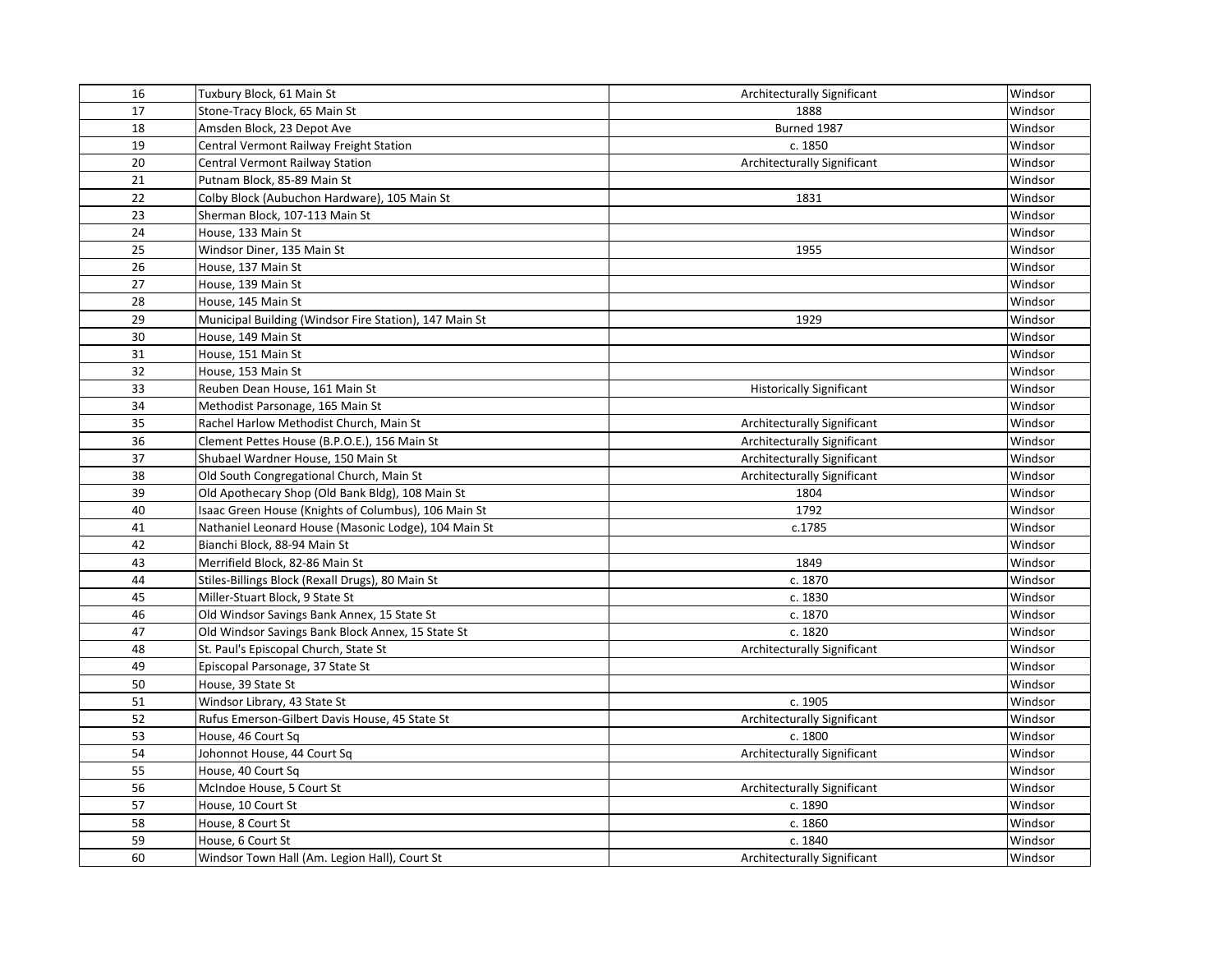| 61 | Old Windsor County Courthouse (Carleton Hall), 24 State St           | <b>Historically Significant</b> | Windsor |
|----|----------------------------------------------------------------------|---------------------------------|---------|
| 62 | Commercial Block, 16 State St                                        |                                 | Windsor |
| 63 | Commercial Block, 12 State St                                        |                                 | Windsor |
| 64 | Commercial Block, 10 State St                                        |                                 | Windsor |
| 65 | Totine Block (Windsor News Co), 70 Main St                           | c. 1825                         | Windsor |
| 66 | J.J. Newbury Co, 64-68 Main St                                       |                                 | Windsor |
| 67 | Pettes-Journal Block (VT National Bank), 60 Main St                  | Architecturally Significant     | Windsor |
| 68 | Old NAMCO Armory                                                     | c. 1910                         | Windsor |
| 69 | Windsor House, 54 Main St                                            | Architecturally Significant     | Windsor |
| 70 | Thomas Emerson-Edwin Stoughton House (Old Windsor Hosp.), 48 Main St | Architecturally Significant     | Windsor |
| 71 | Baptist Church, Main St                                              | 1943                            | Windsor |
| 72 | Abner Forbes House, 38 Main St                                       | Architecturally Significant     | Windsor |
| 73 | Zebina Curtis-William Maxwell Evarts House, 34 Main St               | Architecturally Significant     | Windsor |
| 74 | John Skinner House, 26 Main St                                       | Architecturally Significant     | Windsor |
| 75 | Joseph Hatch (Edminster) House, 24 Main St                           | Architecturally Significant     | Windsor |
| 76 | Simeone Ide House, 20 Main St                                        | Architecturally Significant     | Windsor |
| 77 | Susan Bishop House, 18 Main St                                       |                                 | Windsor |
| 78 | Old Consitution House, Main St                                       | <b>Historically Significant</b> | Windsor |
| 79 | House, 54 State Street                                               | c. 1794 Georgian                | Windsor |
| 80 | 8 Phelps Ct                                                          | c. 1885 workers housing         | Windsor |
| 81 | 10 Phelps Ct                                                         | c. 1885 workers housing         | Windsor |

Source: Vermont Division for Historic Preservation Resource Room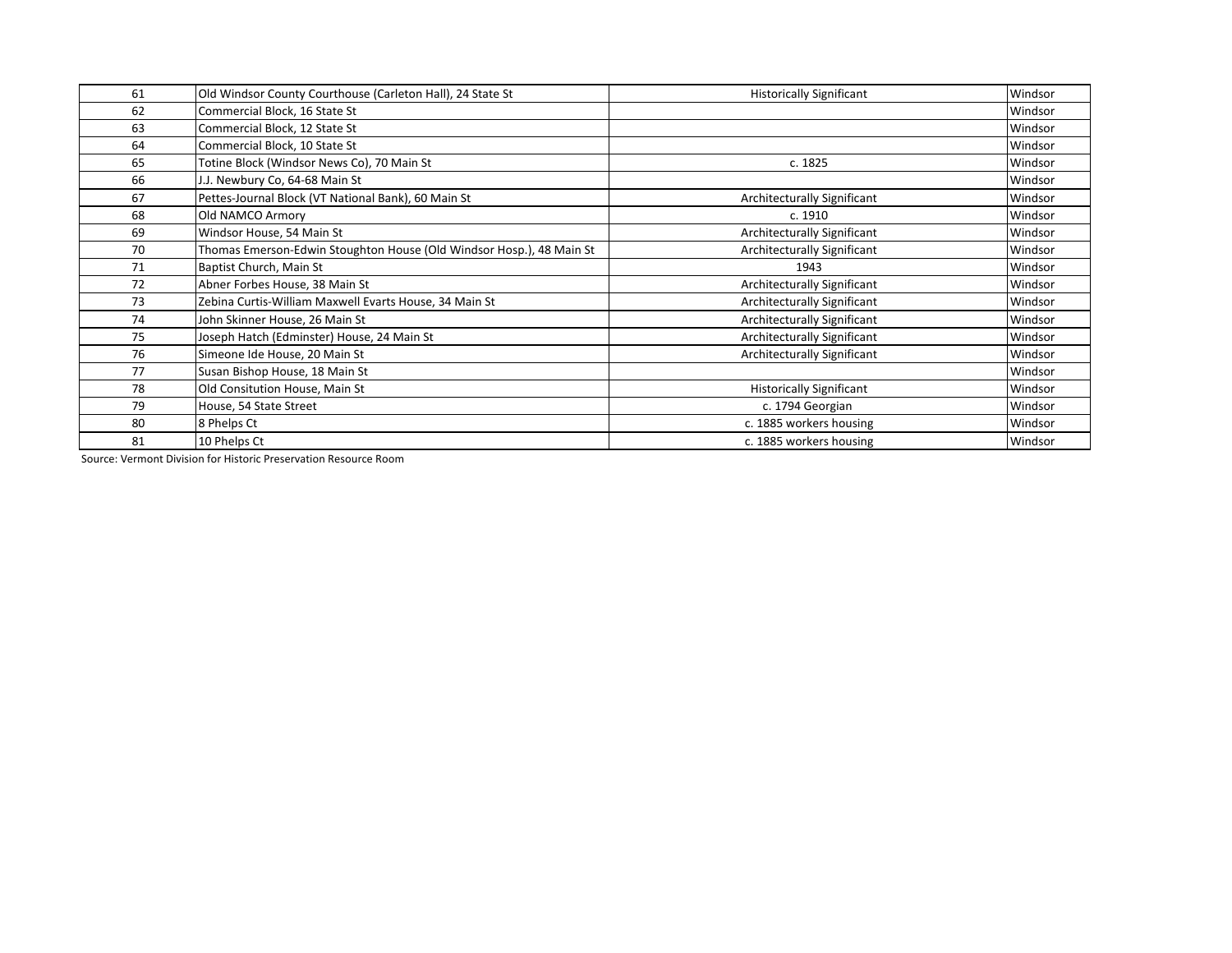